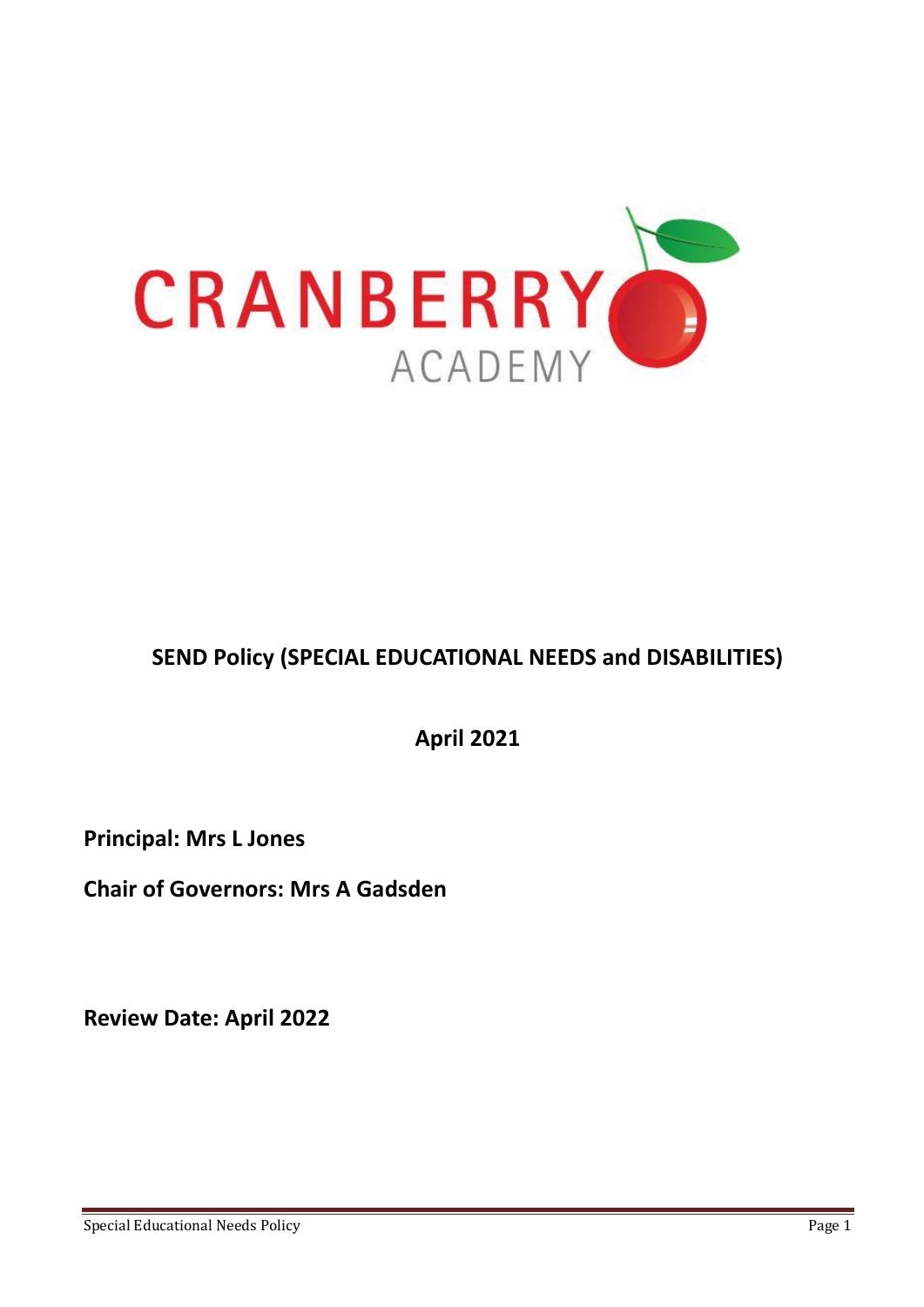#### **INTRODUCTION**

Our SEND policy aims to set out how our school will support and make provision for pupils with special educational needs and disabilities (SEND).

This policy is based on the statutor[y Special Educational Needs and Disability \(SEND\) Code of Practice](https://www.gov.uk/government/uploads/system/uploads/attachment_data/file/398815/SEND_Code_of_Practice_January_2015.pdf) and the following legislation:

- [Part 3 of the Children and Families Act 2014](http://www.legislation.gov.uk/ukpga/2014/6/part/3), which sets out schools' responsibilities for pupils with SEND and disabilities
- [The Special Educational Needs and Disability Regulations 2014](http://www.legislation.gov.uk/uksi/2014/1530/contents/made), which set out schools' responsibilities for education, health and care (EHC) plans, SEND co-ordinators (SENDCOs) and the SEND information report

It also works within Local Education Authority guidelines and other policies currently within the academy, including our academy funding agreement and articles of association.

#### **DEFINING SPECIAL EDUCATIONAL NEEDS**

The 2014 Code of Practice says that:

*A person has SEND if they have a learning difficulty or disability which calls for special educational provision to be made for him or her. At compulsory school age this means he or she has a significantly greater difficulty in learning than the majority of others the same age, or, has a disability which prevents or hinders him or her from making use of facilities of a kind generally provided for others of the same age in mainstream schools.* 

*Special educational provision is educational or training provision that is additional to, or different from, that made generally for other children or young people of the same age by mainstream schools.*

#### **Categories of SEND:**

Our academy currently provides additional and/or different provision for a range of needs, including:

- **EXEDENTIFY Communication and Interaction** a difficulty in communicating with others. This may be because children have difficulty saying what they want to, understanding what is being said to them or they do not understand or use social rules of communication. For example, children with Autistic Spectrum Disorders (ASD), including Asperger's syndrome, and children with speech and language difficulties.
- **EX Cognition and Learning** children with learning difficulties often learn at a slower pace than their peers, even with appropriate differentiation. Learning difficulties cover a wide range of needs from moderate learning difficulties (MLD) to children with profound and multiple learning difficulties (PMLD). Specific learning difficulties (SpLD) affect one or more specific aspects of learning, such as dyslexia, dyscalculia and dyspraxia.
- **Social, Emotional and Mental Health** children can experience a wide range of social and emotional difficulties which may manifest themselves in many ways, for example, becoming withdrawn or isolated, or displaying challenging, disruptive or disturbing behaviour. These behaviours may reflect underlying mental health difficulties. Other children may have difficulties such as attention deficit disorder (ADD), attention deficit hyperactive disorder (ADHD) or attachment disorder.
- **Physical and/or Sensory Needs** some children require special educational provision because they have a disability which prevents or hinders them from making use of the educational facilities generally provided. For example, children with vision impairment (VI), hearing impairment (HI) or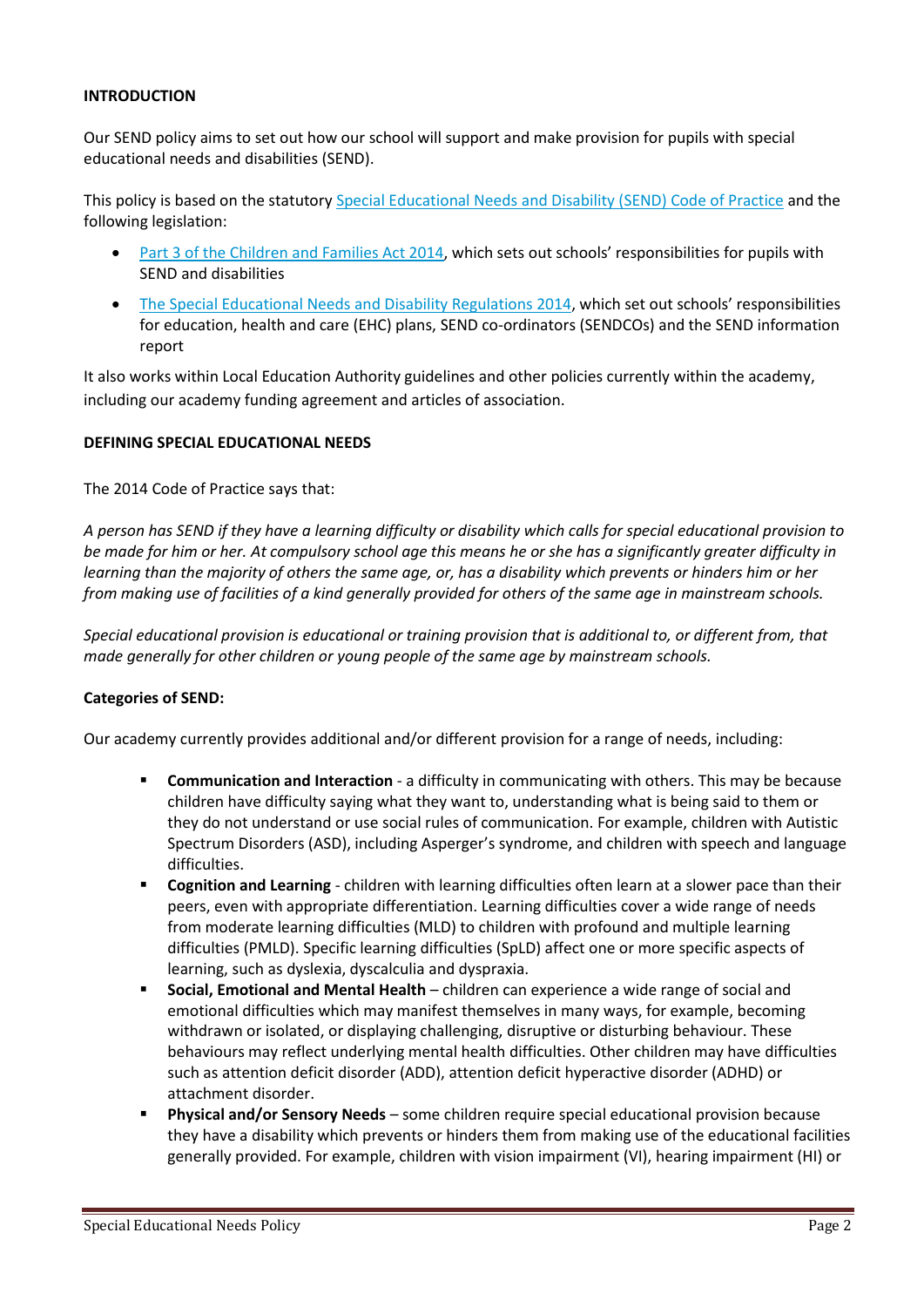a multi-sensory impairment (MSI) may require specialist support and/or equipment to access their learning.

Children's needs and requirements may fall into one or more of these four areas; many children will have inter-related needs.

The identification of SEND is embedded in the whole school process of monitoring the progress and development of all pupils. We recognise the benefits of early identification and making effective provision in improving the long-term outcomes for children with SEND. The purpose of identification is to work out what action the academy needs to take, not to fit the pupil into a category. It is also important to identify the full range of needs, not simply the primary need of an individual pupil.

## **OBJECTIVES**

At Cranberry Academy, we believe that all children have an equal right to a full and rounded education which will enable them to work confidently towards reaching their full potential and feel that they are a valued member of the wider school community. We provide teaching and learning for all children to gain access to a broad, balanced and appropriately differentiated curriculum.

Our objectives are:

- To identify any barriers to learning at the earliest opportunity.
- To follow the 'Assess, Plan, Do, Review' graduated approach cycle recommended in the SENDD Code of Practice.
- To develop effective whole school provision management of support for pupils, focusing on inclusive practices and removing/reducing barriers to learning.
- To support all pupils with SEND to meet or exceed the high expectations we set for them against national data and based on their age and starting points.
- To ensure that assessment and monitoring systems are effective and provide sufficient information of attainment and achievement for careful planning of progression.
- To ensure that all those involved with children with SEND work as a team to support each child's learning.
- To take into account the views of pupils and their parents/carers and to encourage their participation and partnership in decision-making about provision to meet special educational needs.
- To ensure that every child experiences success in their learning and achieves the best possible education and other outcomes.
- To support children and young people with SEND and medical conditions to take part in the activities of the school alongside those who do not have SEND.
- To value and encourage the contribution of all children to the life of our academy.
- To work with the Governing Body to enable them to fulfil their statutory monitoring role with regard to the specific supervision of the academies arrangements for SEND and disability.
- To work closely with partners in education, health and social care, where appropriate, to support the needs of individual pupils, ensuring that there is a multi-professional approach to meeting the needs of vulnerable learners.
- To ensure that all staff have access to continuing professional development and advice to support quality teaching and learning for all pupils.
- To help children and young people prepare for a successful transition into the next phase of their education and to adulthood.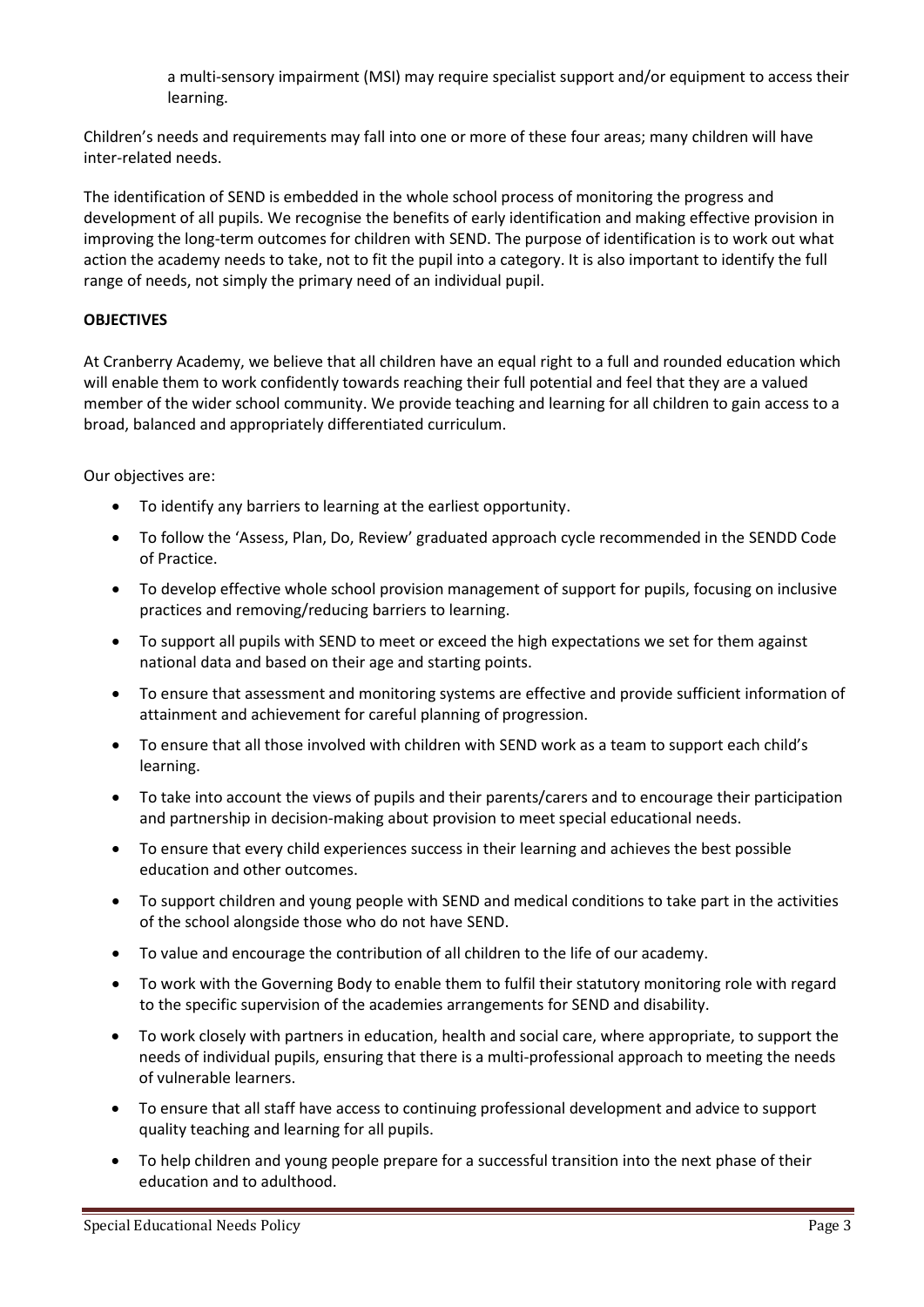## **THE LOCAL OFFER**

The purpose of the local offer is to enable parents and young people to see more clearly what services are available in their area and how to access them. It includes SEND provision from birth to 25 years, across education, health and social care. Cheshire East's Local Offer is available on the Cheshire East website and the Cranberry Academy Local Offer is available on our own website.

## **The SENDD team at Cranberry Academy:**

| Principal (also Designated Safeguarding Lead):                                              | Mrs. L. Jones |  |
|---------------------------------------------------------------------------------------------|---------------|--|
| Special Educational Needs Co-ordinator/ Emotionally Healthy Schools Lead: Miss N. Kingshott |               |  |
| Mental Health TA:                                                                           | Miss R.Newell |  |
| Designated Governor for SEND:                                                               | Mrs C. Vohora |  |

#### **ROLES & RESPONSIBILITIES**

The Principal works with the SENDCo and SEND governor to determine the strategic development of the SEND policy and provision in the school. The Principal has overall responsibility for the provision and progress of learners with SEND and/or a disability.

Miss N.Kingshott (SENDCo) completed the National Award for SEND Co-ordination in 2013.

The SENDCo works with the Principal and SEND governor to determine the co-ordination of SEND support provision in the school. They also provide guidance to colleagues and work with staff, parents, pupils, the local authority and other agencies to ensure that pupils with SEND receive appropriate teaching and support following the graduated approach outlined below. They attend network meetings to share good practice with colleagues in both the Alsager Community Trust partnership of local schools and the Academy Trust schools. They keep up to date with SEND developments.

All Cranberry Academy teachers are trained to work with children with SEND. All members of staff have access to advice, information, resources and training to enable them to support children with SEND effectively. Continuing professional development opportunities are provided through access to LA courses or INSET training organised by the academy or the Alsager Community Trust cluster. Training needs are identified in response to the needs of pupils currently on the SEND register.

Each class teacher is responsible for:

- The progress and development of every pupil in their class;
- Working closely with any teaching assistants or specialist staff to plan and assess the impact of support and interventions and how they can be linked to classroom teaching;
- Working with the SENDCo to review each pupil's progress and development and decide on any changes to provision;
- Ensuring they follow this SEND policy.

We also have a team of teaching and support assistants, including higher level teaching assistants (HLTA), who are trained to deliver SEND provision.

The Governing Body, in consultation with the Principal, determines the academies policy and approach to provision for pupils with special educational needs, establishes the appropriate staffing and funding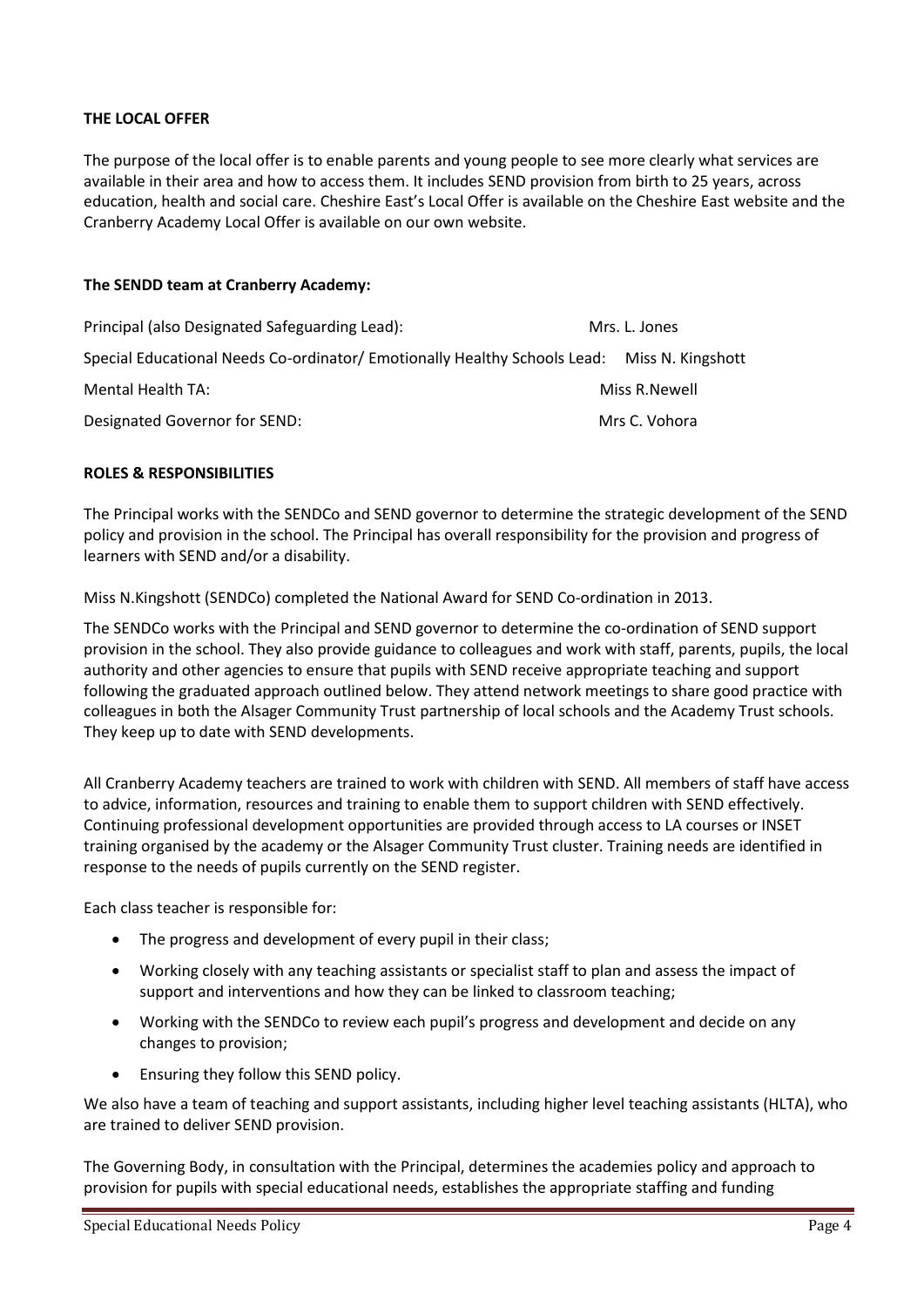arrangements and maintains a general overview of the academies work. It is the statutory duty of the Governing Body to appoint a representative to oversee SEND provision and to ensure that the academy makes appropriate provision for any child with SEND following the requirements of the SEND Code of Practice.

The Governor with particular responsibility for SEND is Mrs. C. Vohora. The SEND governor will work with the Principal and SENDCo to determine the strategic development of the SEND policy and provision in the academy. The SEND governor will also help to raise awareness of SEND issues at governing board meetings, and monitor the quality and effectiveness of SEND and disability provision within the academy and update the governing board on this.

# **The Graduated Approach to SEND Support**

**"All teachers are teachers of students with special educational needs. Teaching such students is therefore a whole school responsibility, requiring a whole school response" (DfES - 2001 / Ofsted 2014)**

According to The SEND Code of Practice: 0-25 years (January 2015), the **Graduated Approach** can be described as:

*"A model of action and intervention in early education settings, schools and colleges to help children and young people who have special educational needs. The approach recognises that there is a continuum of special educational needs and that, where necessary, increasing specialist expertise should be brought to bear on the difficulties that a child or young person may be experiencing."*

By using the Graduated Approach, we aim to make reasonable adjustments to ensure that the majority of children and young people with SEND are able to access and have their needs met within our mainstream provision, so that they enjoy the same opportunities as their peers wherever possible and are fully included within our academy.

At Cranberry Academy, we endeavour to ensure that all pupils have access to a broad and balanced curriculum through high quality whole-class teaching. The **Universal Level** describes the support that is available to all pupils, including those with and without SEND. At the Universal Level, needs are met through Quality First Teaching and Learning, along with universal health and care services that are available to all children and young people.

In many cases, pupils with SEND and disabilities will be able to study the full curriculum within whole-class settings. Careful planning of lessons and regular assessment of pupil achievement and progress can address potential areas of difficulty and remove many barriers to learning. We also consider evidence that a pupil may have a disability under the Equality Act 2010 and, if so, what reasonable adjustments may need to be made for them.

## **Identifying children with SEND**

In addition to quality first teaching (QFT), some children may need additional support such as focused interventions targeting particular skills. We recognise the benefits of early identification of SEND and that making effective provision at the earliest point improves long-term outcomes for the child or young person.

Children with SEND are identified as early as possible within our setting. Initial concerns are usually raised through comments brought by parents or school staff working directly with the child. These concerns may be based on the pupil's general well-being, their emotional or behavioural presentation, their progress in comparison to their peer group, or their profile against recognised characteristics of specific forms of SEND.

At Cranberry Academy, we assess each pupil's current skills and levels of attainment on entry and at regular intervals, building on information from previous settings and key stages where appropriate. Assessment may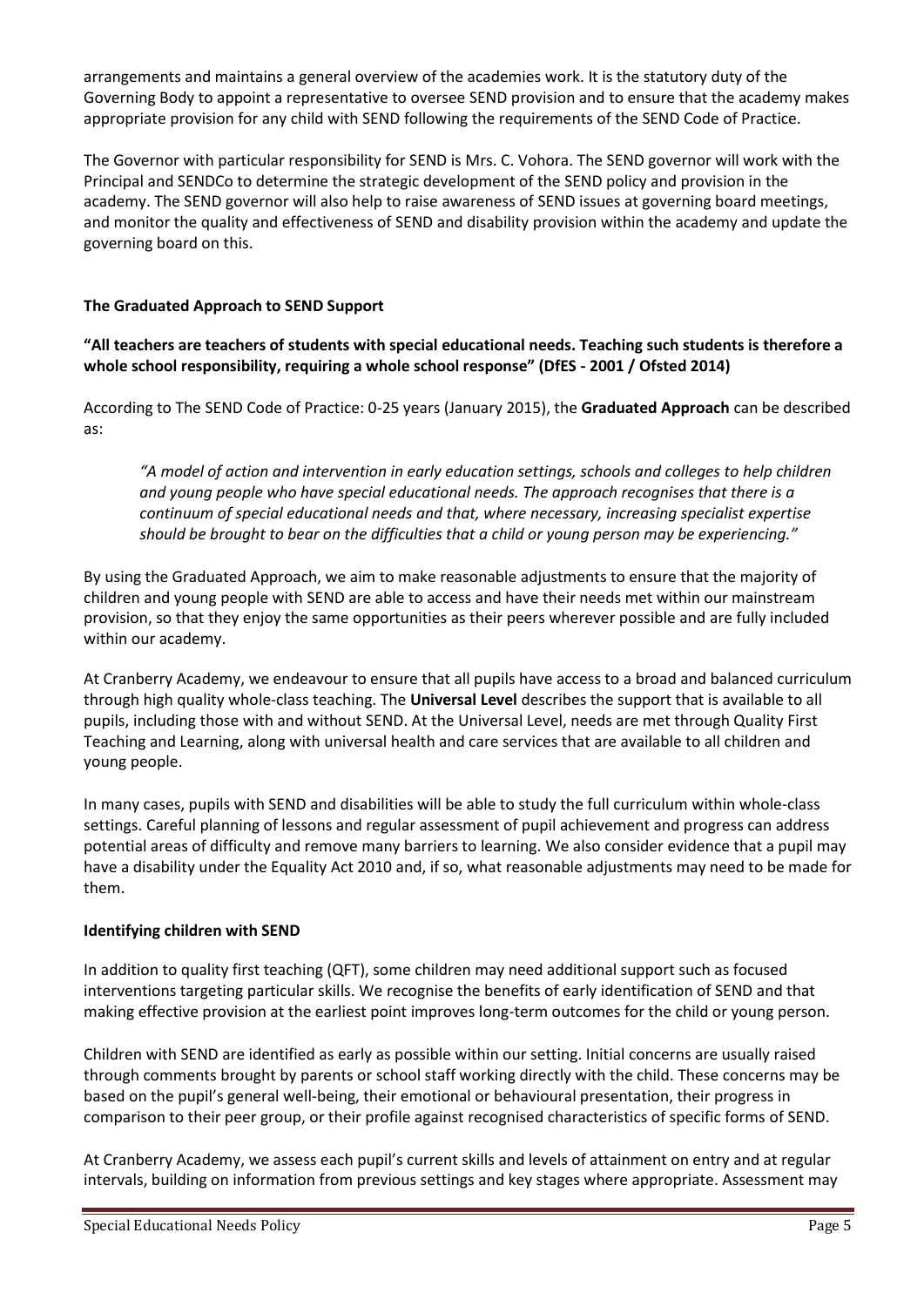include progress in areas other than attainment – for instance where a pupil needs to make additional progress with their wider development or social needs in order to make a successful transition to adult life. Class teachers, supported by the SENDCo, make regular assessments of progress for all pupils. These assessments seek to identify pupils making less than expected progress. This can be characterised by progress which:

- is significantly slower than that of their peers starting from the same baseline;
- fails to match or better the child's previous rate of progress;
- fails to close the attainment gap between the child and their peers;
- widens the attainment gap.

Where a pupil is making less progress than expected, the first response is high quality teaching targeted at their areas of weakness. The progress of every child is monitored at termly Pupil Progress Meetings. Where children are identified as continuing to make less than expected progress, given their age and individual circumstances and in spite of QFT, they are discussed with the SENDCo and/or Principal and a plan of action is agreed. This will be based on the Cheshire East Toolkit for SEND, which provides detailed guidance on how educational settings can identify children and young people with different types and levels of need, as well as information on appropriate steps and strategies to support them. The class teacher, working with the SENDCo, will assess whether the child has SEND. While gathering evidence (including the views of the pupil and their parents), the school may put in place extra teaching or other interventions, designed to secure better progress, that are additional to or different from those provided as part of the school's usual curriculum offer and strategies. The pupil's response to such support can help identify their particular needs.

Slow progress and low attainment do not necessarily mean that a child has SEND and should not automatically lead to a pupil being recorded as having SEND. However, they may be an indicator of a range of learning difficulties or disabilities. Equally, it should not be assumed that attainment in line with chronological age means that there is no learning difficulty or disability. For example, some children and young people may be high achieving academically, but may require additional support in communicating and interacting socially. Some learning difficulties and disabilities occur across the range of cognitive ability and, left unaddressed may lead to frustration, which may manifest itself as disaffection, emotional or behavioural difficulties.

In addition to school-based assessments, parents/carers may ask us to look more closely at their child's learning. We understand the importance of listening and understanding when parents express concerns about their child's development. We also listen to and address any concerns raised by children and young people themselves. Frequently, the concern can be addressed by QFT or some parental support. Otherwise, a graduated approach to supporting pupils with SEN or disabilities is initiated, following the process explained below.

# **FIRST CONCERNS**

For children who have been identified as having emerging and/or fluctuating difficulties, a meeting with parents will be arranged before placing the child at **First Concerns Level**. A brief record of parental and child views will be made, along with collated assessment data, records of any observations or evidence which supports the observed impact on learning (e.g. class work, photos, etc.), and records of any external agency support or contact (e.g. telephone conversations or emails).

A First Concerns Profile will be set up, outlining pupil strengths, needs, desired outcomes and strategies. This begins a cycle of *assess, plan, do, review* with the child/young person at the centre of the process.

All teachers and support staff who work with the pupil will be made aware of their needs, the outcomes sought, the support provided, and any teaching strategies or approaches that are required.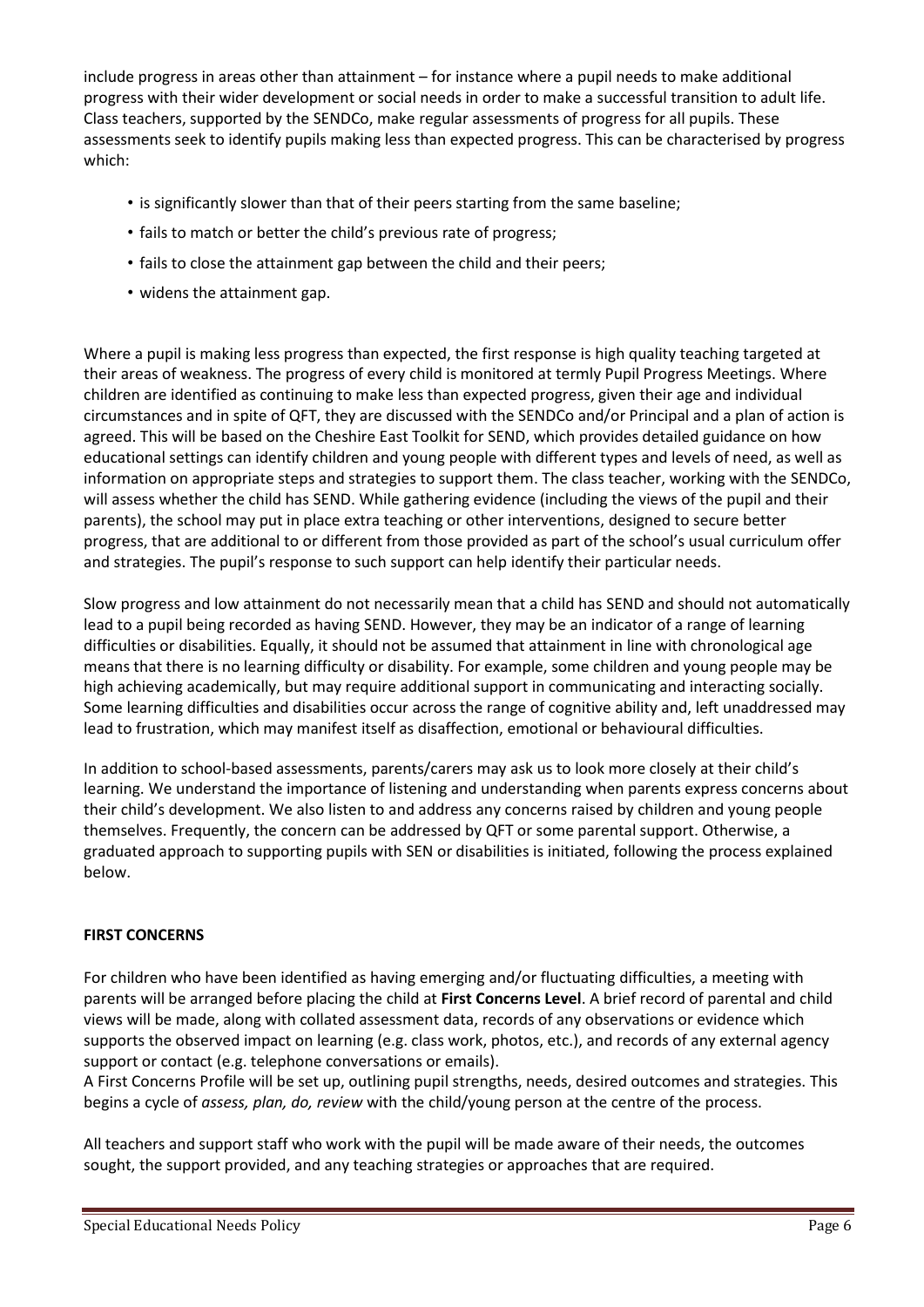We may make the following adaptations to support pupils' needs:

- Differentiating the curriculum to ensure pupils are able to access it, for example, content of the lesson, outcome expectations, etc.;
- Adapting resources;
- Adapting staffing, for example, use of teaching assistants for small group or 1:1 support;
- Using recommended aids, such as laptops, coloured overlays, visual timetables, larger font, etc.;
- Differentiating teaching, for example, giving longer processing times, pre-teaching of key vocabulary, reading instructions aloud, etc.

We will regularly review the effectiveness of the support and interventions and their impact on pupils' progress.

If the support needed is short term or can be provided by adapting the school's core offer then a child might not be considered SEND or placed on the SEND register. If a child's progress continues to give cause for concern, and the support required is *different from or additional to* what is ordinarily offered by the school, then the next stage of the Graduated Approach is SEND SUPPORT.

## **SEN SUPPORT**

In deciding whether to place a child on the SEND register, the teacher and SENDCo will consider all of the information gathered from within the school about the pupil's progress, alongside national data and expectations of progress. This will include formative assessment, using effective tools and reliable assessment materials. For higher levels of need, the SENDCo may (with parental consent) request the involvement of external support services (such as Educational Psychology, Cheshire East Autism Team, Speech and Language Therapy, Physiotherapy and Occupational Therapy Services) who can provide more specialist advice and assessments that can inform planning and measurement of a pupil's progress, give guidance on the use of specialist strategies or materials, help with setting targets, and in some cases provide support for particular activities.

Although the academy can identify special educational needs, and make provision to meet those needs, we do not offer diagnoses. Parents are advised to contact their GP if they think their child may have ASD or ADHD or some other disability.

When pupils have been identified as having persistent and moderate difficulties and display SEND requiring provision that is additional to and different from the mainstream curriculum, a meeting with parents (and pupils where appropriate) will be arranged before placing the child at **SEN SUPPORT** and adding the child to the school's **SEND register**. This meeting will include information gathering with the aim to develop a good understanding of the pupil's areas of strength and difficulty, the parents' concerns, the agreed outcomes sought for the child and the next steps. The academy will then seek to remove barriers to learning and put effective special educational provision in place, following the cycle of *assess, plan, do, review* with the child/young person at the centre of the process.

Once a child has been identified at SEN Support, a **School Support Plan (SSP)** is set up. This is used to record the child's and parents' views and to collate assessment data from a range of sources. Details of additional levels of support are recorded to outline the provision available to the child, e.g. resources and strategies to be implemented towards desired outcomes. The information within a SSP may be updated when appropriate. Parents will be fully involved in the planning of support for their child and will have the opportunity to discuss their child's progress at regular meetings (at least termly) where the SSP will be discussed and reviewed, and the impact of support interventions will be evaluated.

Targets for children at SEN Support are specific to their needs in the attempt to close the attainment gap between the child and their peers. Interventions are often crucial in closing these gaps, so are monitored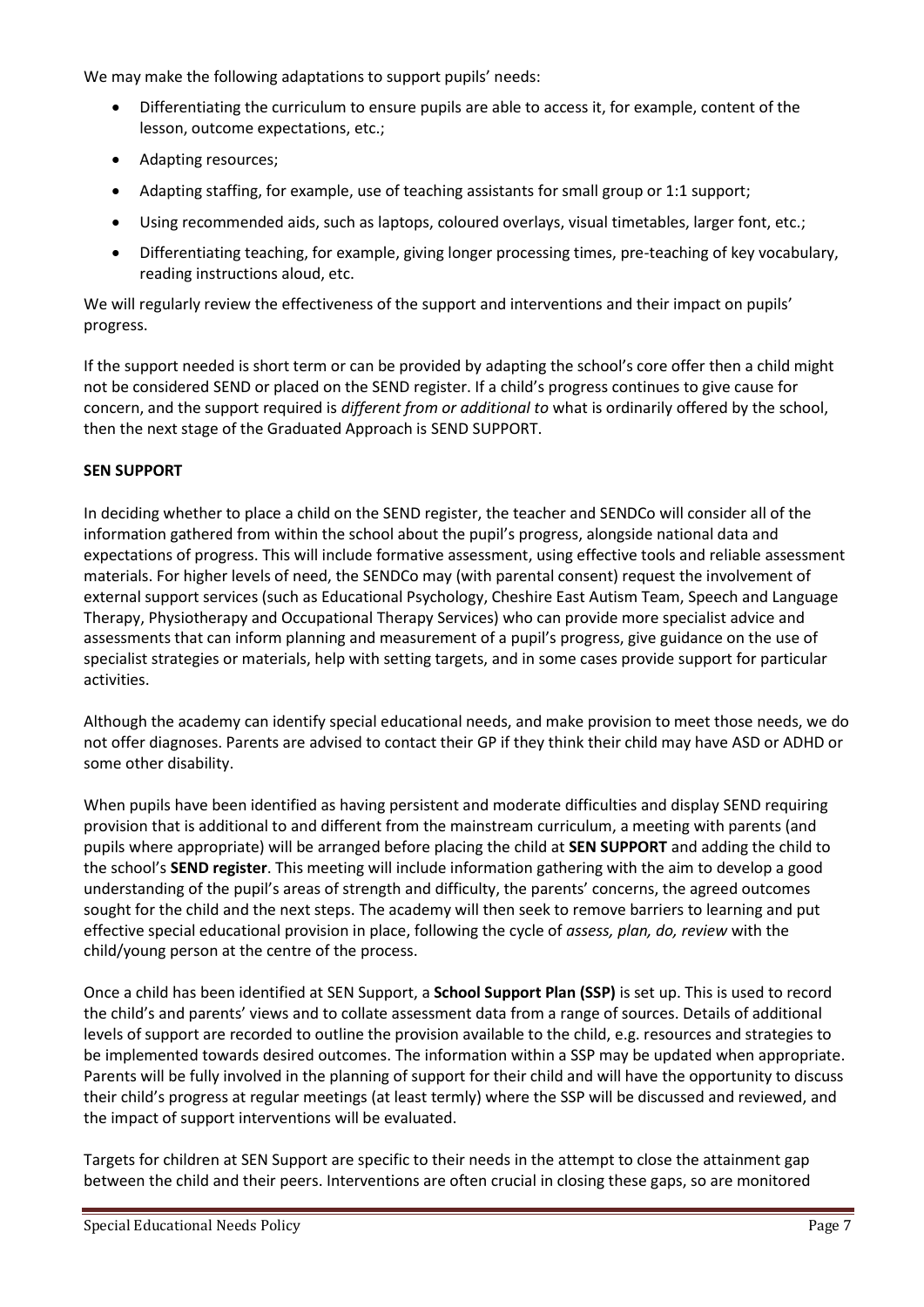closely by both the intervention teacher – who monitors progress towards the targets during the intervention – and by the SENDCo, who monitors overall effectiveness and progress after the intervention.

Interventions and other support strategies are planned and reviewed each term or sooner. Children's progress towards their targets is assessed and recorded. A decision is then made as to whether to continue the intervention/support strategy, to change to a new intervention/strategy, or to allow a period of consolidation in class/group.

SEN support can take many forms. This could include:

- an individual learning programme
- evidence-based interventions to support different areas of need
- additional support from a teacher or a teaching assistant
- creating or adapting materials, resources or equipment
- working with a child in a small group
- maintaining specialist equipment
- observing a child in class or at break and keeping records
- supporting a child to take part in class activities
- making sure that a child has understood things by encouraging them to ask questions and to try something they find difficult
- helping other children to work with a child, or play with them at break time
- supporting a child with physical or personal care difficulties, such as eating, getting around school safely, toileting or dressing
- following a care plan or action plan provided by an external agency, e.g. Educational Psychology, Speech & Language Therapy, Physiotherapy, Occupational Therapy, Cheshire East Autism Team, Emotionally Healthy Schools team, etc.

Meetings with parents will be held at least termly and a record kept to support the *assess, plan, do, review* cycle. A record of any external agency support, contact or advice will also be kept, as well as any records of observations or evidence which supports any observed impact on learning (e.g. class work, photos, behaviour log, etc.)

Support for children at both **First Concerns** and **SEN Support** levels is tailored to the needs of the individual child, and provided through a variety of means. The school uses a range of support strategies and interventions which are recorded on class provision maps. These are reviewed and evaluated at least termly. When allocating additional TA support for children, our focus is on outcomes, not hours: we aim to put in sufficient support to enable each child to reach challenging individual targets, but without developing a learned dependence on an adult.

## **COMPLEX**

If a child's difficulties are persistent and significant, requiring consistent high levels of specialist interventions, the next stage of the Graduated Approach is **COMPLEX.** If a child fails to make progress, despite the academy having taken relevant and purposeful action to identify, assess and meet the needs of the child at SEN support, the academy (or parents) may apply for the child to be assessed for an EHC Plan. The Cheshire East Toolkit for SEND provides clear information about when a request for an Education, Health and Care needs assessment, or specialist services, may be required.

A request for an EHCP assessment will only be made in a small minority of cases where a child has demonstrated significant special educational needs. The academy (or parents) will complete an EHC Needs Assessment application which collates information about the child's progress over time, and will also include documentation in relation to the child's special educational needs and any action taken to deal with those needs, including any resources or special arrangements put in place. External agencies will be invited to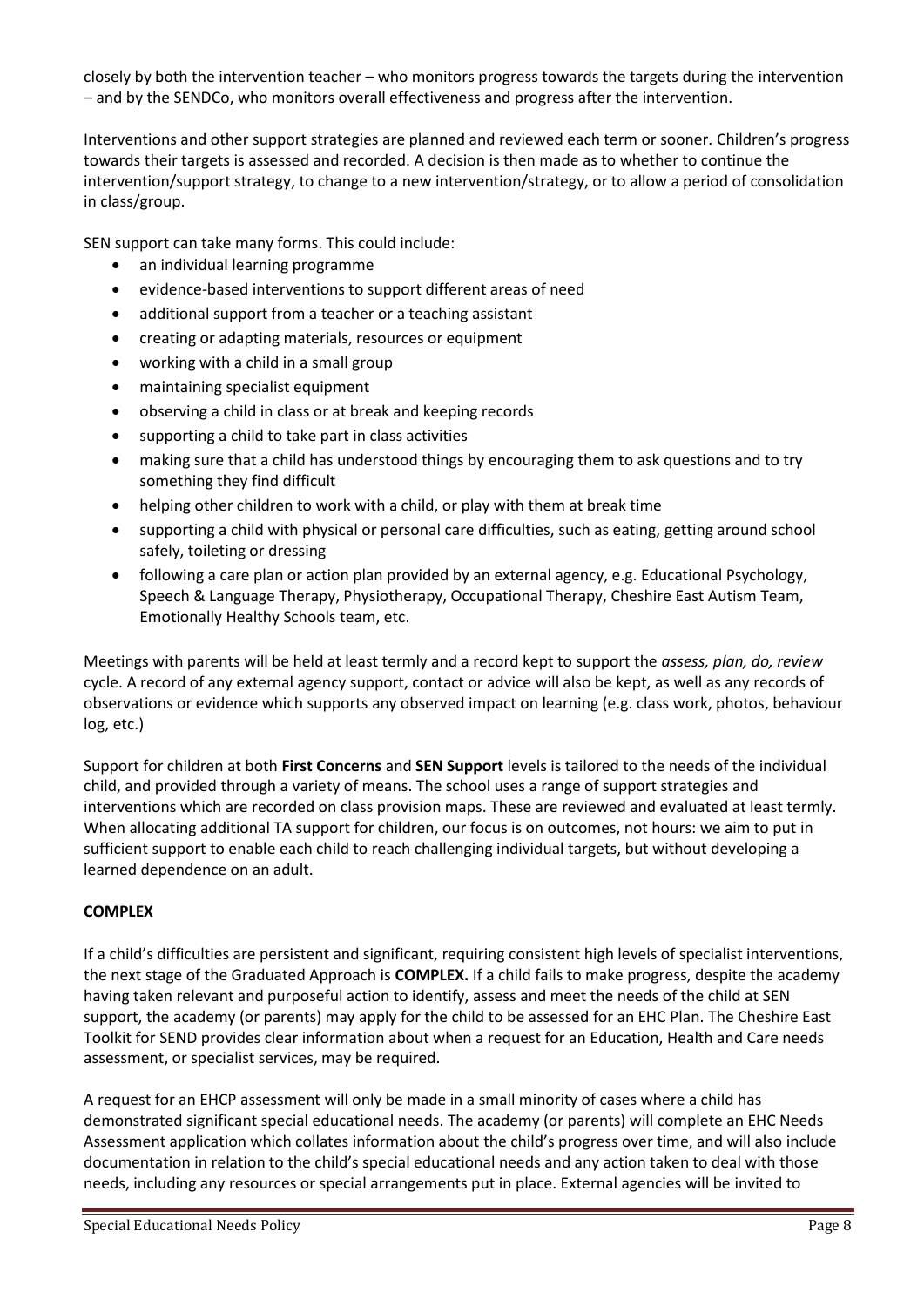provide additional relevant information. Pupil and parent views will also be collected. The **EHC Needs Assessment** Application is submitted to the Local Authority. All decisions relating to EHC needs assessments are made by a multi-agency panel comprising of representatives from health, social care, mainstream and special schools, an educational psychologist, a 0-25 SEND Officer and the SEND Service Manager. The parents of any child who is referred for statutory assessment will be kept fully informed of the progress of the referral.

If the application for an EHC Plan is successful, a member of the Local Authority will call a meeting for parents, the child and the academy, together with any health or social care professionals who are involved with the family. The meeting will record the child's strengths and aspirations, as well as the barriers they face. Following the meeting, the LA will produce an **EHC Plan** which will record the decisions made at the meeting, bringing together the child's health and social care needs as well as their special educational needs. This EHCP will be reviewed by the academy annually. This is then sent to the LA for them to amend.

An EHC Plan includes:

- Record of parental views;
- Record of child or young person's views;
- Ongoing, collated assessment data from a range of sources (e.g. class teacher and SENDCO);
- Smaller, SMART targets for the child or young person based on outcomes described in the EHC Plan;
- Record of implemented and reviewed resources and strategies including resulting impact and progress (*assess, plan, do, review* cycles);
- Specific amounts (times and costs) e.g. costed provision map;
- Log of meetings with parents minimum of 3 meetings within a 12 month period to support the *assess, plan, do, review* cycle;
- Record of any external support, contact or advice (including action plans, reports or assessments) which has been implemented and reviewed;
- Records of any completed observations or evidence which supports any observed impact on learning (e.g. class work, photos, etc.).

## **SPECIALIST**

For a very small minority of pupils with SEND, it may be deemed necessary for them to receive their education within specialist provision. This outcome will be presented at a multi-agency EHCP review meeting, with the final decision being made by a multi-agency panel comprising of representatives from health, social care, mainstream and special schools, an educational psychologist, a 0-25 SEND Officer and the SEND Service Manager.

**Criteria for removing pupils from the SEND Register** 

When a child has made sufficient and sustained progress towards achieving their personal targets and it is felt that they are able to maintain this with quality first teaching, they may be removed from the SEND register. The academy will continue to monitor pupils recently removed from the register to ensure good progress is maintained.

#### **Children with Social, Emotional and Mental Health Needs**

Persistent disruptive or withdrawn behaviours do not necessarily mean that a child has SEND. Where there are concerns, the academy will make an assessment to determine any causal factors such as undiagnosed learning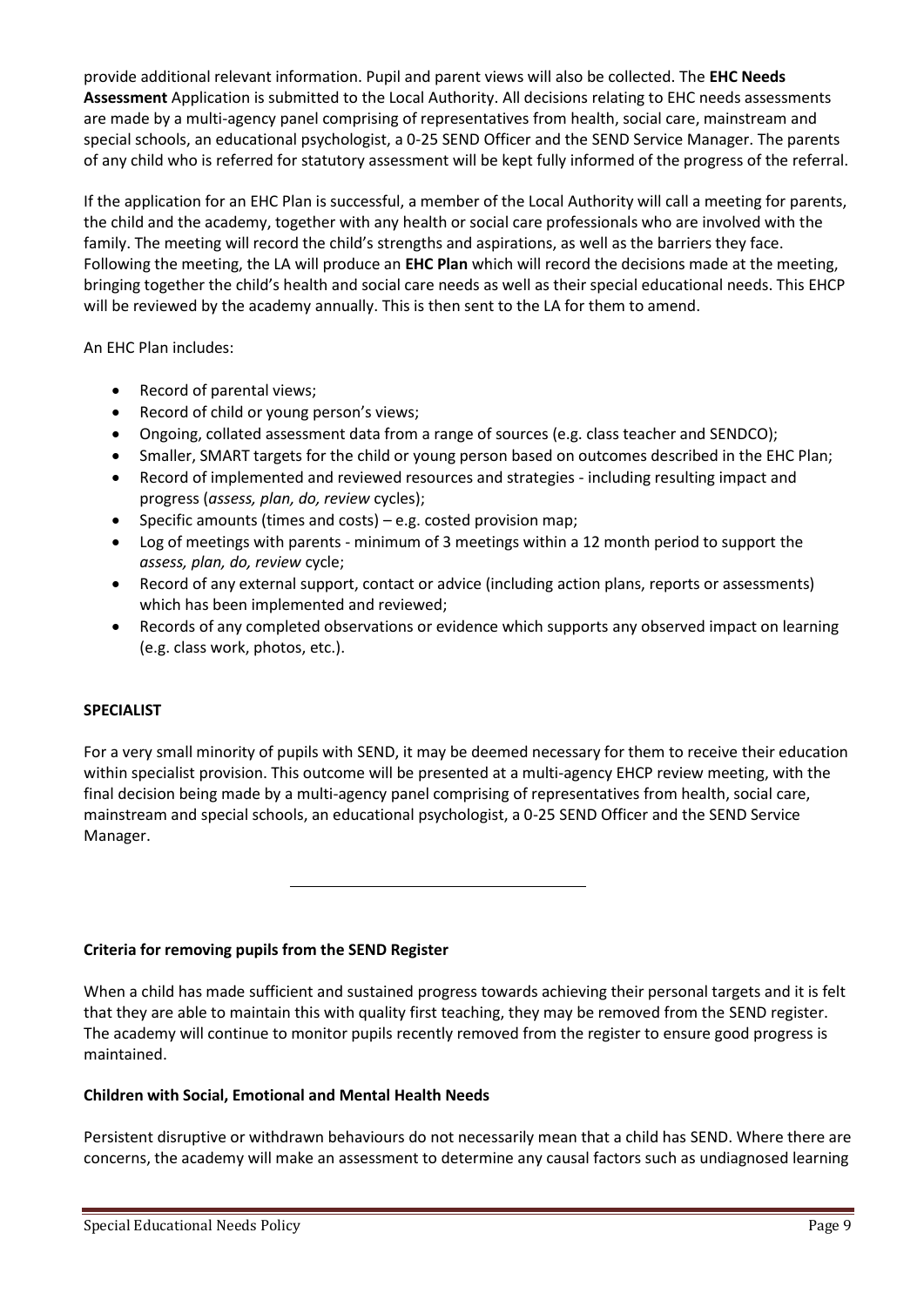difficulties, difficulties with communication or mental health issues, also taking into account family circumstances and the child's known history of experiences.

If the child's behaviour is felt to be a response to trauma or to home-based experiences (e.g. bereavement, parental separation) we may complete a multi-agency approach with the family (EHS Early Help) and support the child through that process. We try to make appropriate provision for a child's short-term needs in order to prevent problems escalating. Where there are long-lasting difficulties we will consider whether the child might have SEND, following the graduated approach explained above.

If parents and/or the academy are concerned that a child may have mental health needs, we encourage parents to ask their GP for a referral to CAMHS (Child and Adolescent Mental Health Services). We currently also have access to the Emotionally Healthy Schools Team through a consultation model approach.

If the child is felt to have long-term social, emotional or mental health needs, the academy offers a range of social skills interventions. These are generally delivered by trained teachers or TAs who develop positive, trusting relationships with the children. (see positive mental health page and policy on our school website)

All children's behaviour is responded to consistently in line with our Behaviour Policy, although reasonable adjustments are made to accommodate individual needs.

## **English as an Additional Language (EAL)**

When identifying and assessing SEND for children whose first language is not English, school will look carefully at all aspects of a pupil's performance in different areas of learning and development to establish whether lack of progress is due to limitations in their command of English or if it arises from SEND or a disability. Difficulties related solely to limitations in English as an additional language are not considered SEND.

#### **Supporting pupils with medical conditions**

The school recognises that pupils with medical conditions should be appropriately supported so that they have full access to education, including school trips and physical education. Where it is the case that a medical condition meets the criteria of disability, the academy will comply with its duties under the Equality Act 2010. *Reasonable adjustments* will always be made to promote access to all areas of the academy curriculum for pupils with a disability, e.g. an extra adult to accompany a child on school trips or residential visits.

Specific training will be given to support pupils' particular needs, e.g. technical knowledge to maintain auxiliary aids and equipment; use of an epi-pen; managing diabetes. The academy office is responsible for the administration of medicines and health care plans/protocols.

A separate register is kept of children with **Medical Needs**.

#### **Working with Parents and Children**

At Cranberry Academy, we aim to build positive and informative relationships with parents. The academy actively encourages and recognises the rights of parents/carers in terms of their involvement in the provision for their child's special educational needs. If a child is experiencing difficulties, parents will be informed either during informal meetings to discuss the child's progress, at parents' meetings, or at meetings called to discuss/review First Concerns, SEND Support or EHC Plans. The class teacher or SENDCo will discuss relevant assessments that have been completed and involve the parent/carer in decision-making regarding the strategies by which their child's individual needs will be met. This will usually include an agreed plan of provision for the next term with relevant targets. Children may be invited to attend all or part of these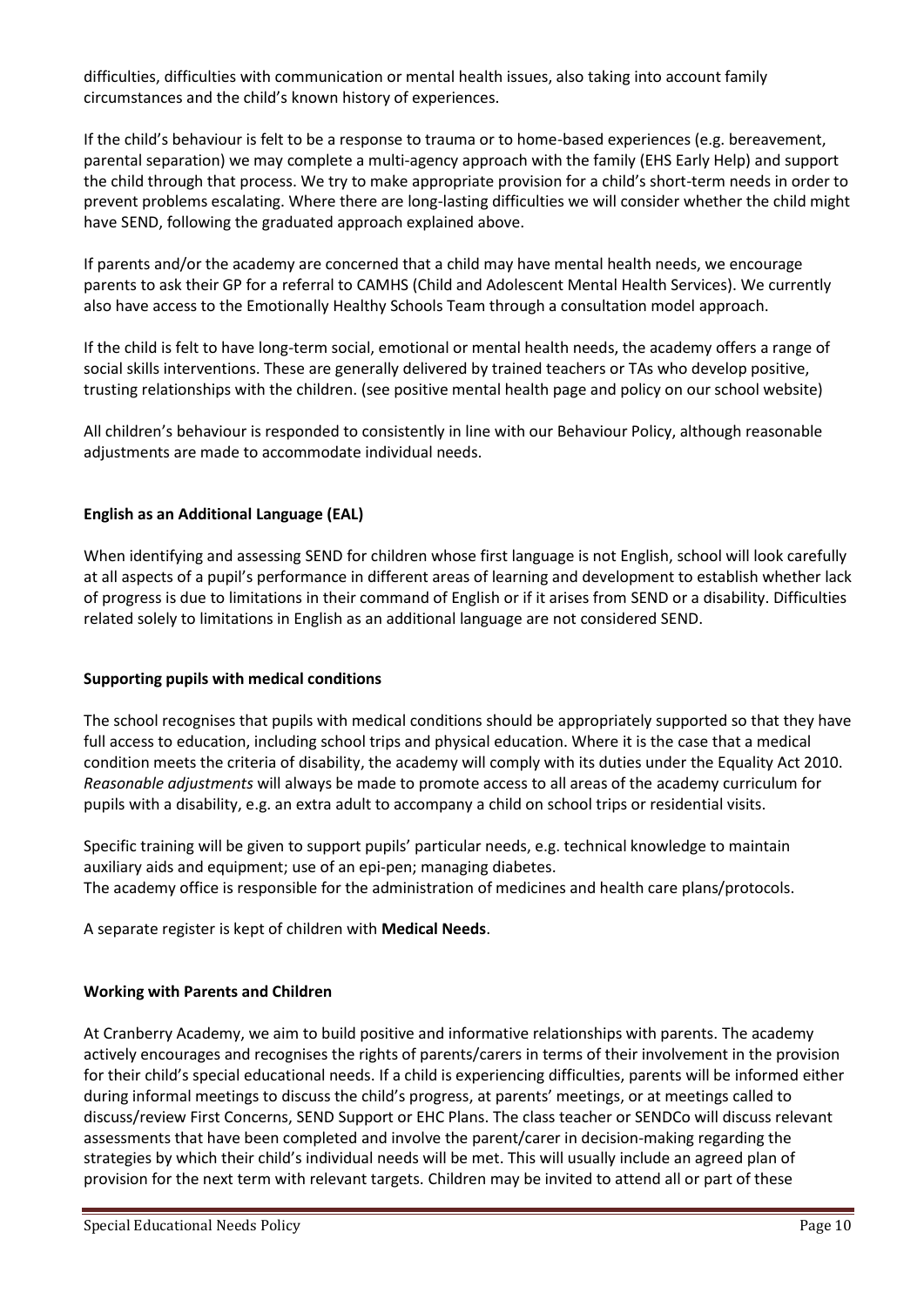meetings. Thereafter, parents (and children) will be invited to a meeting at least termly (these may coincide with parents' evenings) to review progress made, celebrate successes, update targets and agree provision for the next term.

# **EQUAL OPPORTUNITIES AND INCLUSION**

The Governors and staff at Cranberry Academy are committed to providing equal opportunities for all, regardless of gender, ethnicity, culture, religion, language, sexual orientation, age, ability, disability and social circumstances. We believe that all members of the academy should be treated with respect and that individual, diverse needs should be recognised and met within a caring and non-judgemental ethos.

The academy complies fully with the Equality Act 2010 and the School Admissions Code 2012 in relation to the arrangements for the admission of disabled pupils. Where the academy is oversubscribed, all children are admitted in accordance with the published oversubscription criteria. Where a child is disabled, the academy will make reasonable adjustments and provide auxiliary aids or services where reasonable to ensure that no disabled child is placed at a substantial disadvantage compared to other pupils.

Through appropriate curricular provision, we respect the fact that children:

- have different educational and behavioural needs and aspirations;
- require different strategies for learning;
- acquire, assimilate and communicate information at different rates;
- need a range of different teaching approaches and experiences.

Teachers respond to children's needs by:

- providing support for children who need help with communication, language and literacy;
- planning to develop children's understanding through the use of all available senses and experiences;
- planning for children's full participation in learning, and in physical and practical activities;
- helping children to manage their behaviour and emotions, and to take part in learning effectively and safely.

## **TRANSITION ARRANGEMENTS**

When a parent seeks a place for a child at Cranberry Academy, the Principal adheres to the criteria outlined in our Admissions Policy in relation to admitting children with SEND (see Admissions Policy). The academy requests school records from previous settings, including assessment information, Child Protection files (where appropriate), and details of any SEND (including pupil profiles, SEND or inclusion plans, any EHCPs and most recent targets) when a child is transferring from another school.

We endeavour to make transitions between settings and key stages as smooth as possible for all children, including those with SEND. We will share information with the school or other setting the pupil is moving to.

Enhanced transition arrangements are tailored to meet individual needs. Support strategies may include:

- Additional meetings for parents and child with new teachers;
- Additional visits to new classroom/school environments in order for pupils to familiarise themselves with the new settings;
- Opportunities to meet key people and places in order to create a transition booklet.